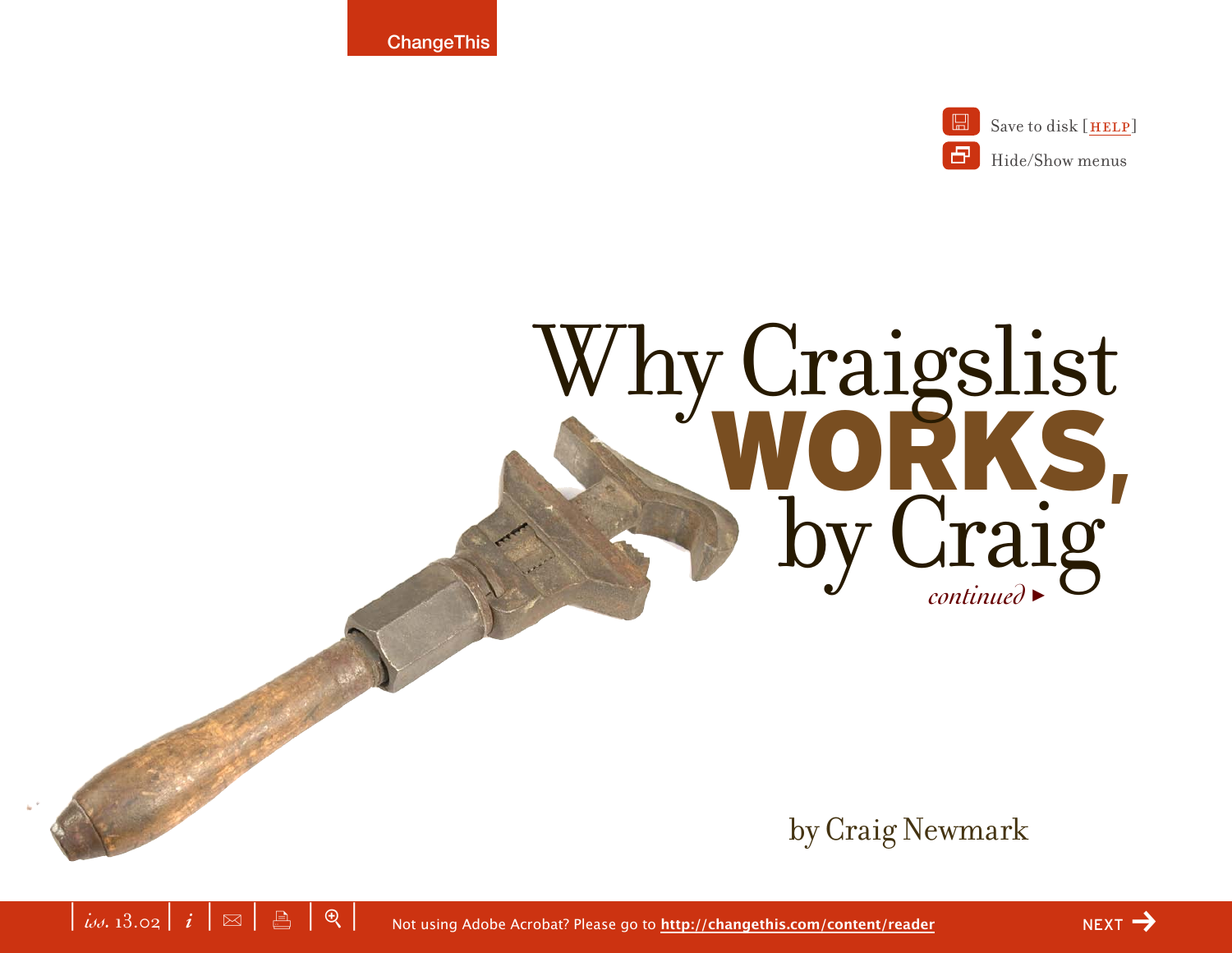#### I'm Craig Newmark.

I started craigslist back in 1995. Craigslist began as an email list that I sent to a small group friends. At the time, I was working at Charles Schwab, then later living as an overpaid software contractor. I'd often hear about cool events that were going on around San Francisco, like the Anon Salon or Joe's Digital Diner, and I figured it I'd let others know about what was going on too. I was an early evangelizer of the 'Net back then. It seemed a good way to connect people up to each other, and I think a part of all of us wants to feel connected to others.

A lot of people say that the internet is about technology. For me, it's about people, and people connecting with each other in their day-to-day lives. In that way, the internet hasn't changed at all since I started craigslist ten years ago. We help people to find each other and we give them a voice, and somehow, people really do feel a sense of community that they belong to. Ten years on, now we're just connecting more people in more places: we think of ourselves as a family of community bulletin boards that helps people connect to get everyday stuff done. We've said that often, and it's true.

Although each site looks similar on the surface, because all postings are contributed by local folks for local folks, every city has a very distinct local flavor. We've resisted calls to combine all of our local sites into a large national platform, such that I don't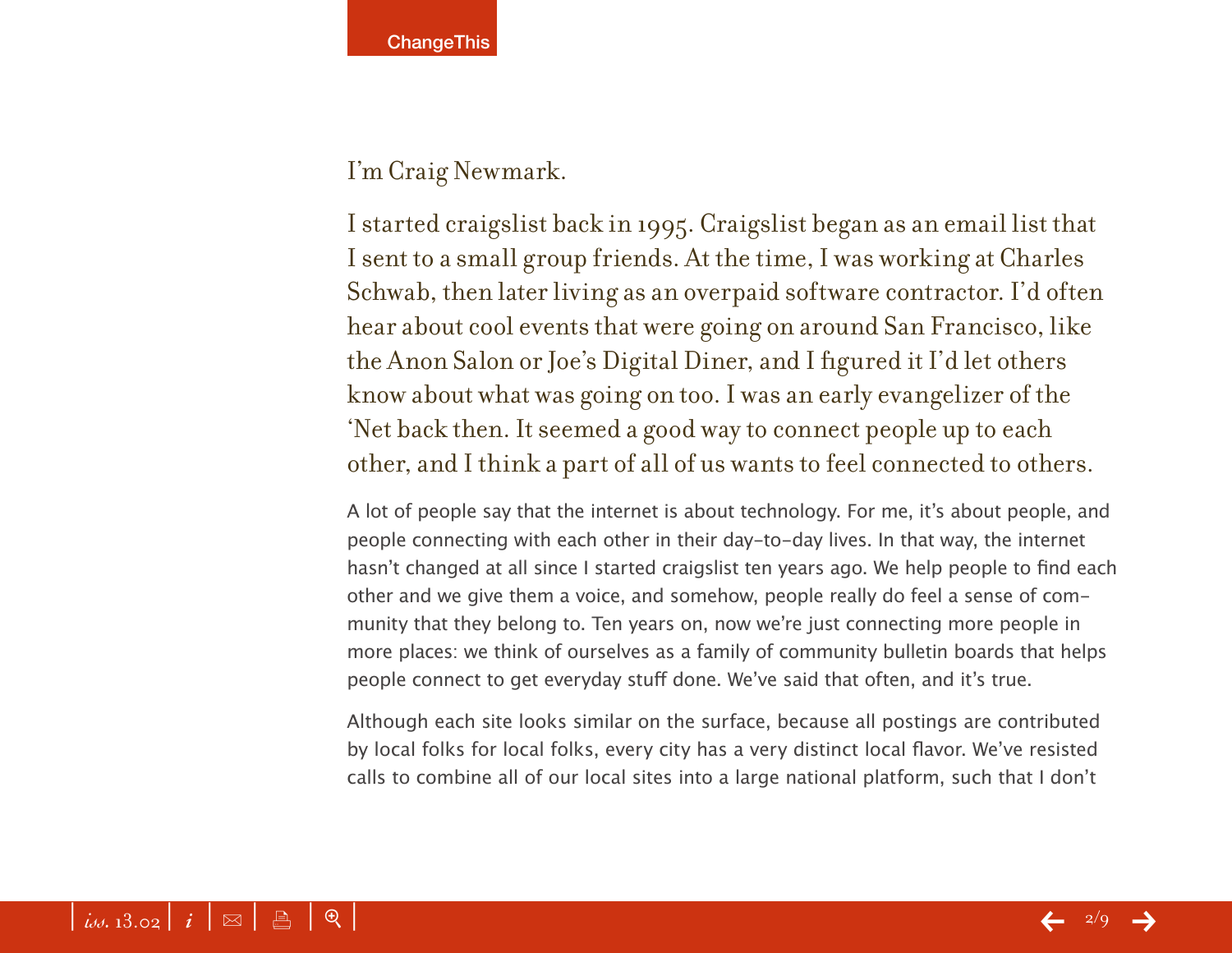think anyone could say we come across as one big monolithic entity. We try to avoid that, and we hope to provide an alternative to the big, impersonal media sites that are out there.

# We take a common sense, **honest approach** to running the site and running the company. Our site has the "visual appeal of a pipe wrench."

To put things in perspective, in January 2005, craigslist received about 1.8 billion page views, from 7.6 million users. We are now in nearly 100 cities worldwide. What we do isn't complicated or fancy, and it feels very real when you're on the website. The atmosphere in our virtual communities is a bit like a flea market. It's noisy, unpredictable, appeals to all sorts, and never ever is it dull.

Craigslist has always been very simple and down-to-earth. We take a common sense, honest approach to running the site and running the company (I love to quote one journalist who said that our site has the "visual appeal of a pipe wrench," intended and taken as a compliment), and I think that's what really works about the communities. People are often surprised when they learn that there are fewer than twenty of us who work at craigslist. Keeping things simple and down-to-earth helps us to do our jobs the best we can.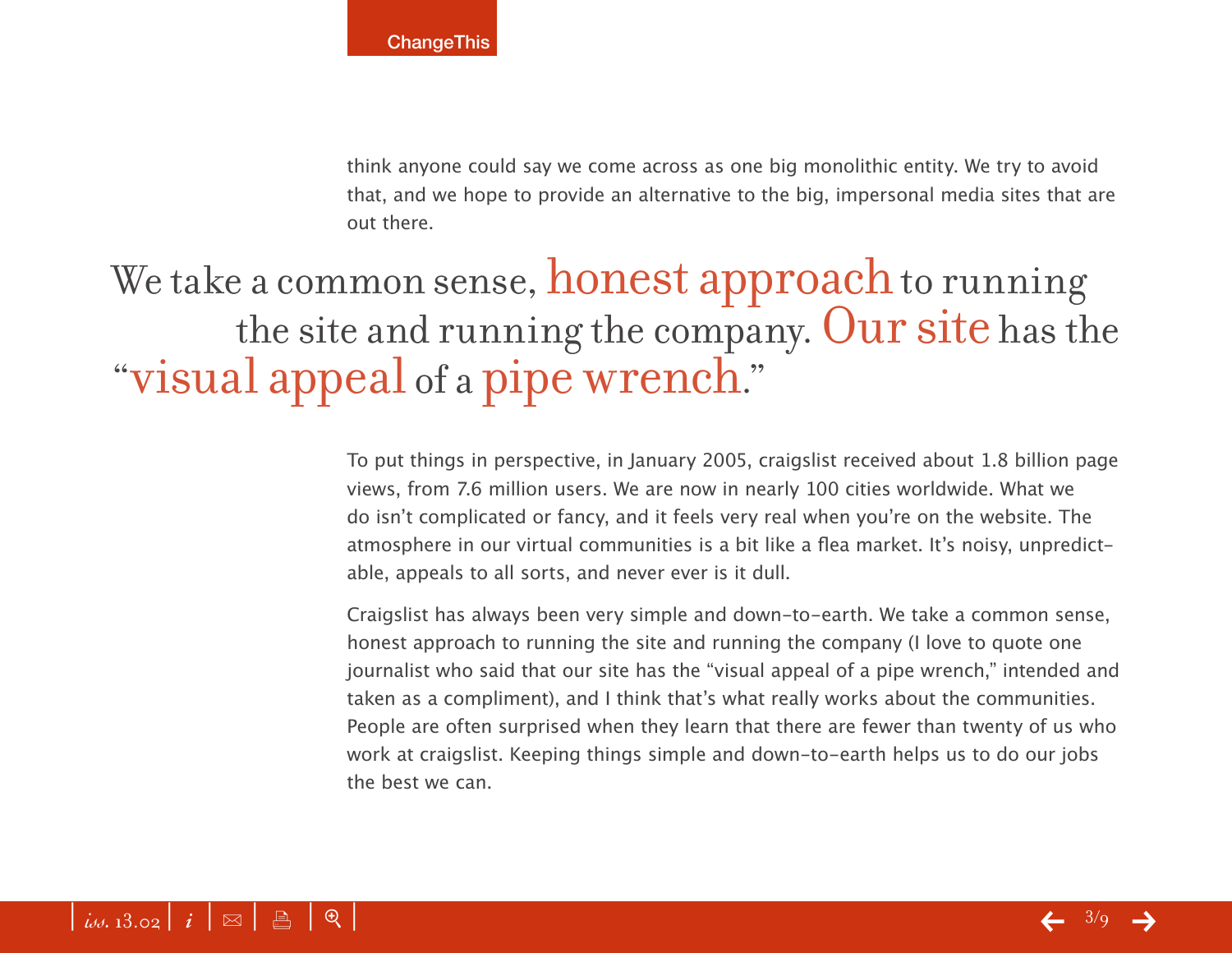Very important to me is the culture of trust that we've created and maintained on our community since craigslist started. People are generally trustworthy, and I think in this day in age that's something to acknowledge and encourage. We do everything in our power to foster this culture and the goodwill of people on the site, and we're pretty obsessive about providing exceptional customer service. Personally, I like to give people a break whenever I can, and I've found that most others almost always want to do that for each other, too, when given the opportunity. Overall, people seem to be overwhelmingly trusting and trustworthy, and in the few cases where this breaks down, they're very good at at policing themselves. Sometimes we do have to give people a second chance, those folks who may be new to the site and not clear on this culture of trust that we have created. Our users are great at helping each other out and moderating each other, and we give them a lot of responsibility to do that.

## Unless we listen to our community very carefully, they'll find another site that works better for them.

Unless we listen to our community very carefully, they'll find another site that works better for them. We have many public discussion boards on our site including a feedback forum. We really listen to suggestions and complaints on the boards, and we don't make any big changes on the site without first discussing it with the community. Everyone has a voice on the site, and we listen to them all equally, which seems to be the most democratic approach.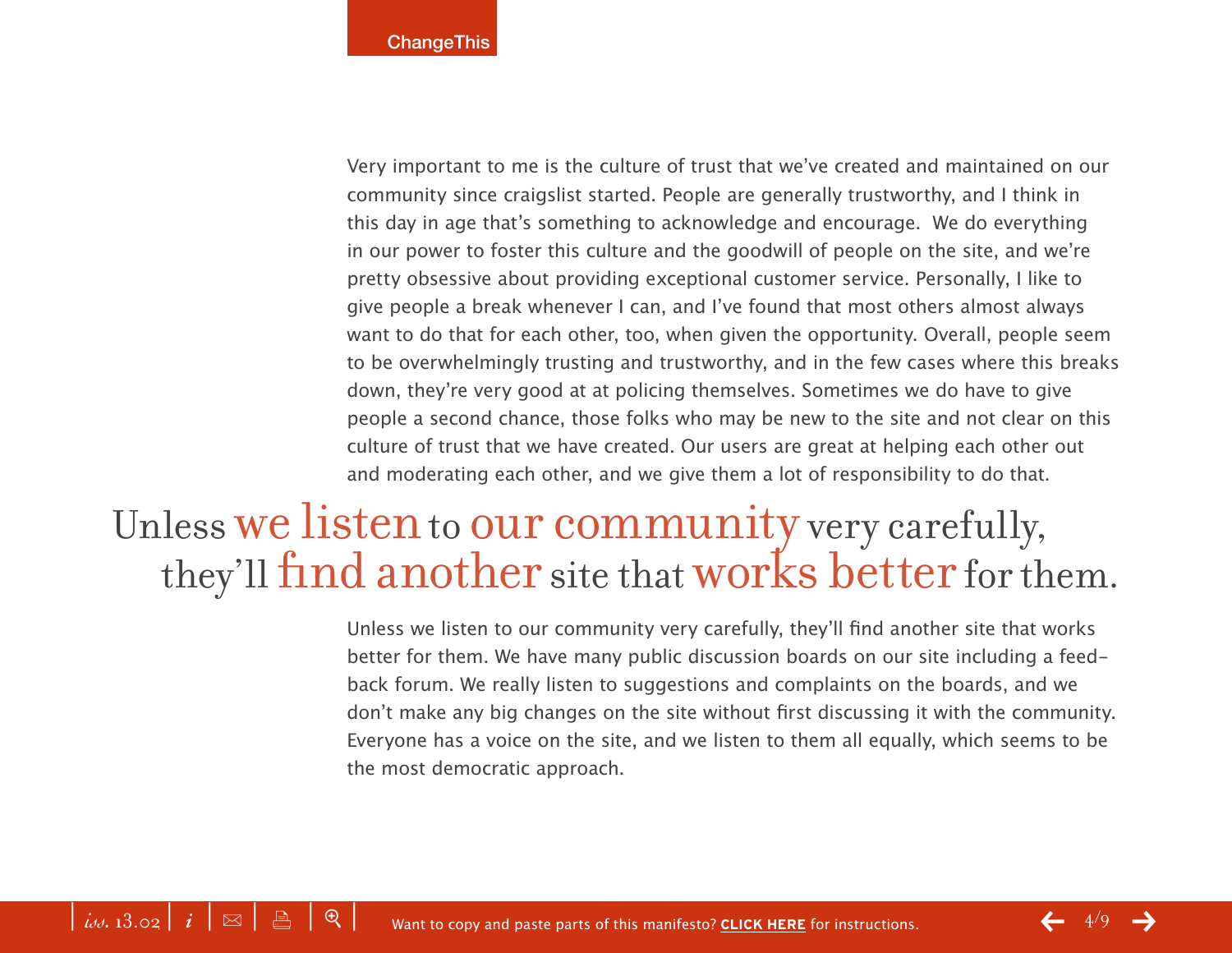Although we consider our mission to be primarily one of public service, and we strive to maintain craigslist as a non-commercial community commons, we've been incorporated as a for-profit company since 1999, when it became clear that working on a purely volunteer-basis wasn't working anymore. We've kept our original craigslist.org domain as a symbol of our public service mission. A few years ago, I decided to just become an employee and I demoted myself from management. These days, my job title is customer service rep and founder, and I work a very full week in the customer service department. Jim Buckmaster has been our CEO for four years now, and Eric Scheide is our CTO.

# In 1997, I was approached by Microsoft to run banner ads on the site. That didn't really **feel right** to me.

Back in 1997, I was approached by Microsoft to run banner ads on the site. That didn't really feel right to me, and we've continued to choose not to run banner ads, or any of the other monetization annoyances that you see elsewhere: they're just too distracting and obtrusive. We do charge businesses who want to post job ads in San Francisco, NYC and LA. We'd had a lot of requests from users to charge for these postings, as a way to improve quality, and their support was confirmed when we put it up for public discussion in our feedback forum before moving ahead. Generally speaking, the feedback we've heard regarding charging is that we should charge businesses a small fee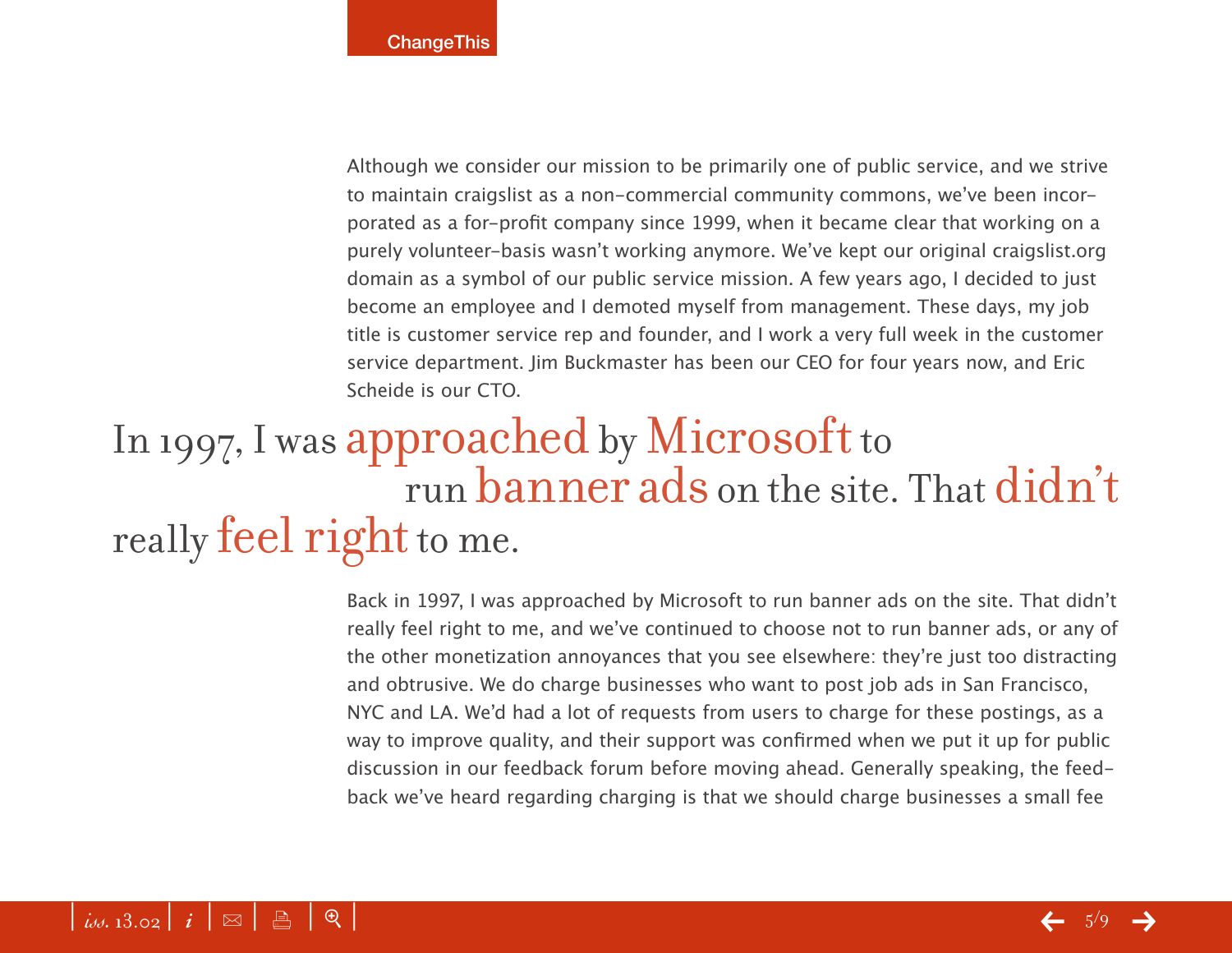for effective services they'd pay a lot more for elsewhere. These postings account for less than 1% of all postings on the site.

The craigslist community has grown exponentially since I started it as a hobby, but our philosophy about how we run the community hasn't changed at all. And as we expand into other cities and countries, we will continue to run the site by these same principles.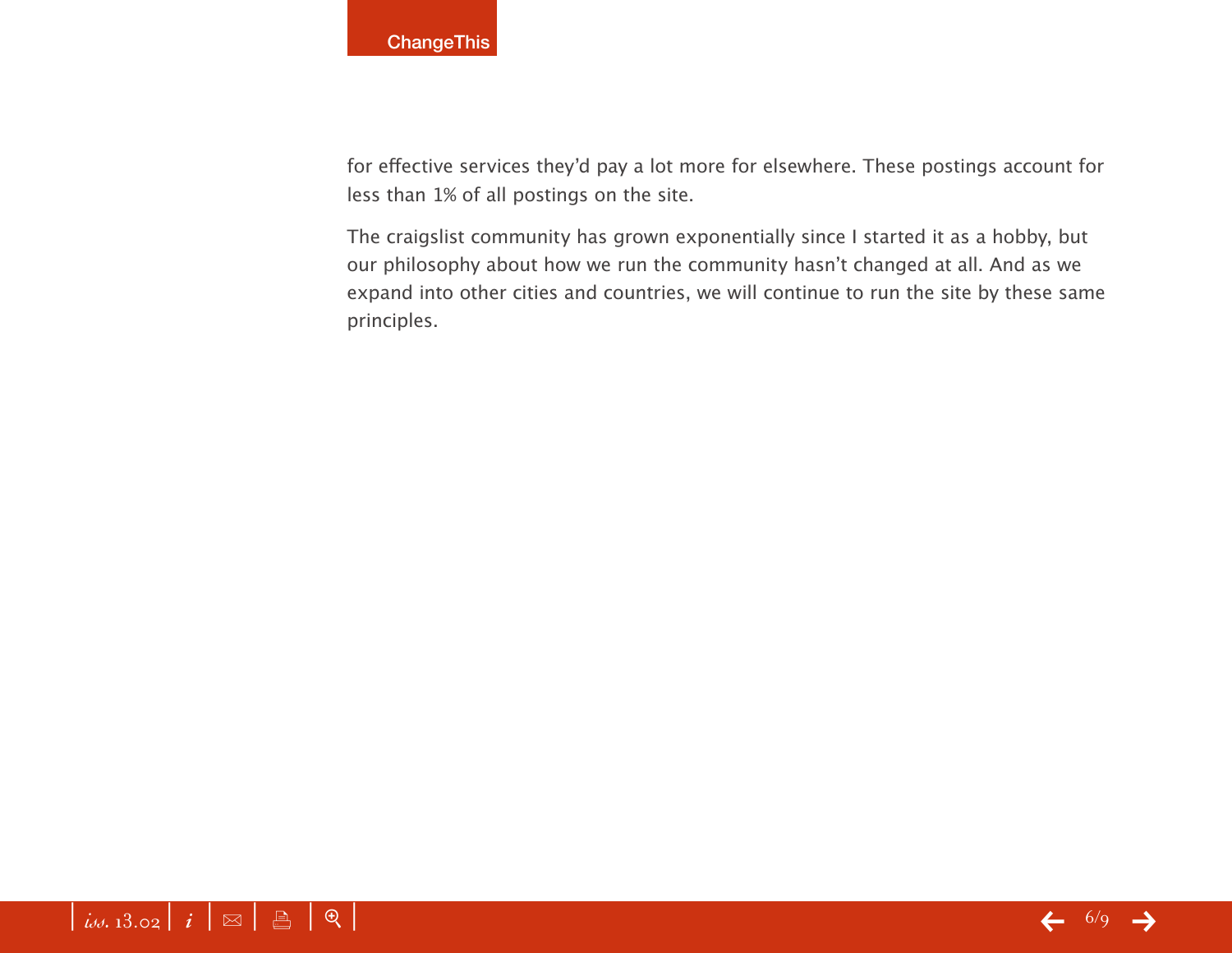### info

#### **ABOUT THE AUTHOR**

Craig is a hardcore Java and Web programmer who grew up wearing a plastic pocket protector and thick, black glasses, taped together, the full nerd cliché.

He started craigslist in early '95 as a means of connecting people better by letting them know about cool or useful events happening around San Francisco. It rapidly grew and built a large community of people who wonder if there really is someone named Craig involved with this.

He ain't no big deal.

#### **DOWNLOAD THIS**

This manifesto is available from <http://changethis.com/13.Craigslist>

#### **SEND THIS**

Click here to pass along a copy of this manifesto to others. <http://changethis.com/13.Craigslist/email>

#### **SUBSCRIBE**

Learn about our latest manifestos as soon as they are available. Sign up for our free newsletter and be notified by email.<http://changethis.com/subscribe>





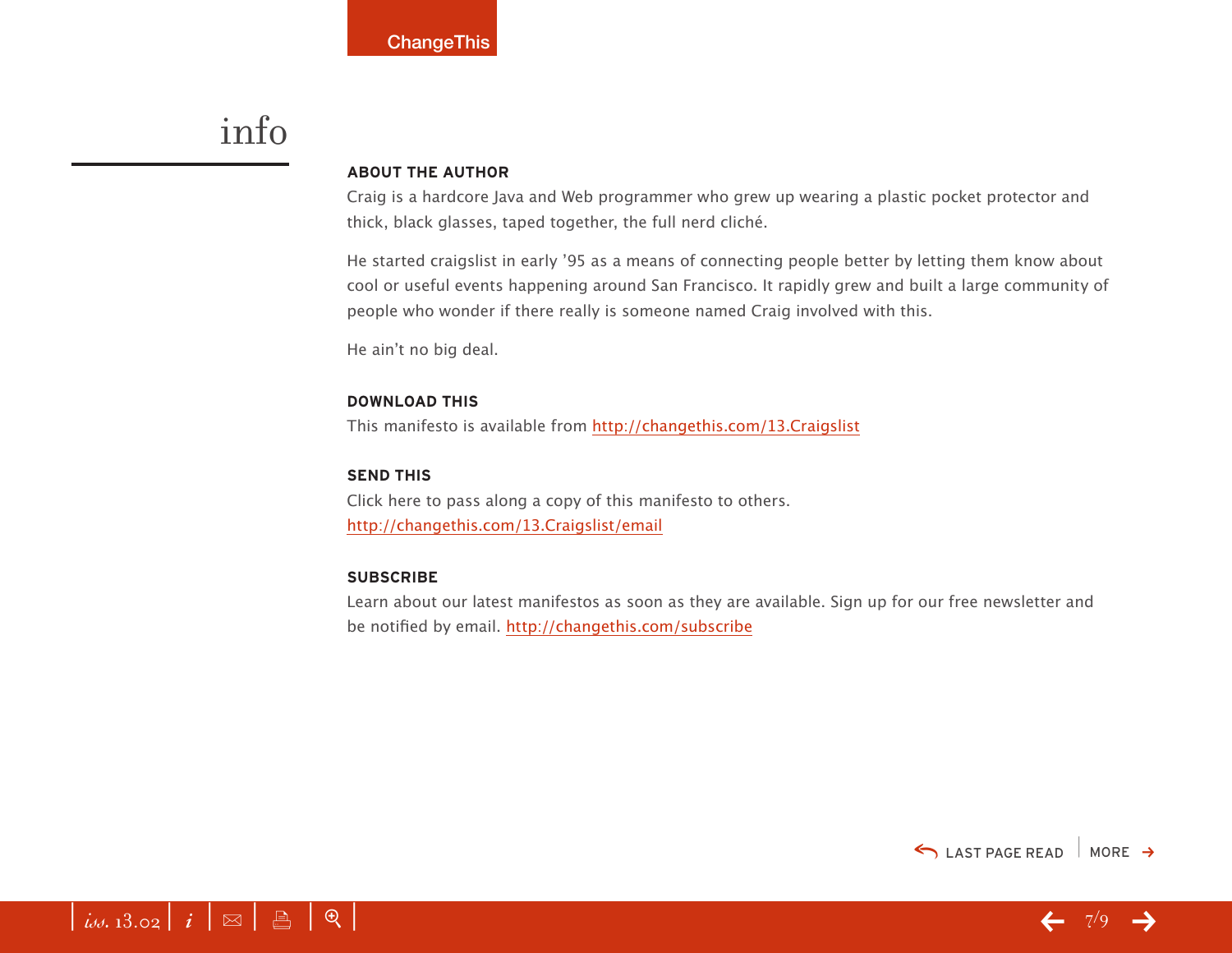### info

 $\left| i_{d,d.13.02} \right| i \, \propto \, \left| \right.$   $\Box$   $\, \left| \right.$   $\oplus$ 

#### **WHAT YOU CAN DO**

You are given the unlimited right to print this manifesto and to distribute it electronically (via email, your website, or any other means). You can print out pages and put them in your favorite coffee shop's windows or your doctor's waiting room. You can transcribe the author's words onto the sidewalk, or you can hand out copies to everyone you meet. You may not alter this manifesto in any way, though, and you may not charge for it.

#### **NAVIGATION & USER TIPS**

Move around this manifesto by using your keyboard arrow keys or click on the right arrow ( $\rightarrow$ ) for the next page and the left arrow (  $\leftarrow$  ). To send this by email, just click on  $\boxed{\boxtimes}$  .

#### **HAVING PROBLEMS SAVING TO DISK?**

First, make sure you have the latest version of Acrobat Reader 6 which you can download from [http://www.adobe.com/products/acrobat/readstep2.html.](http://www.adobe.com/products/acrobat/readstep2.html) If problems persist, it may be due to your Acrobat Reader settings. To correct the problem (for Windows), a reader, J. Hansen, suggests going to your Acrobat Reader Preferences > Options > Web browser Options. Check the "Display PDF in Browser" option. Then click on Save to Disk  $\boxed{\boxtimes}$ .

| <b>KEYBOARD SHORTCUTS</b>      | <b>PC</b>     | <b>MAC</b>                        |
|--------------------------------|---------------|-----------------------------------|
| Zoom in (Larger view)          | $[CIL]$ $[+]$ | $[$ $\frac{1}{2}$ $]$ $[$ $+$ $]$ |
| Zoom out                       | $[CIL]$ $[-]$ | $[$ $\mathcal{H}$ $]$ $[-]$       |
| Full screen/Normal screen view | [CHL] [L]     | $[\mathcal{H}]$ $[L]$             |

 $\leftarrow$  8/9  $\rightarrow$